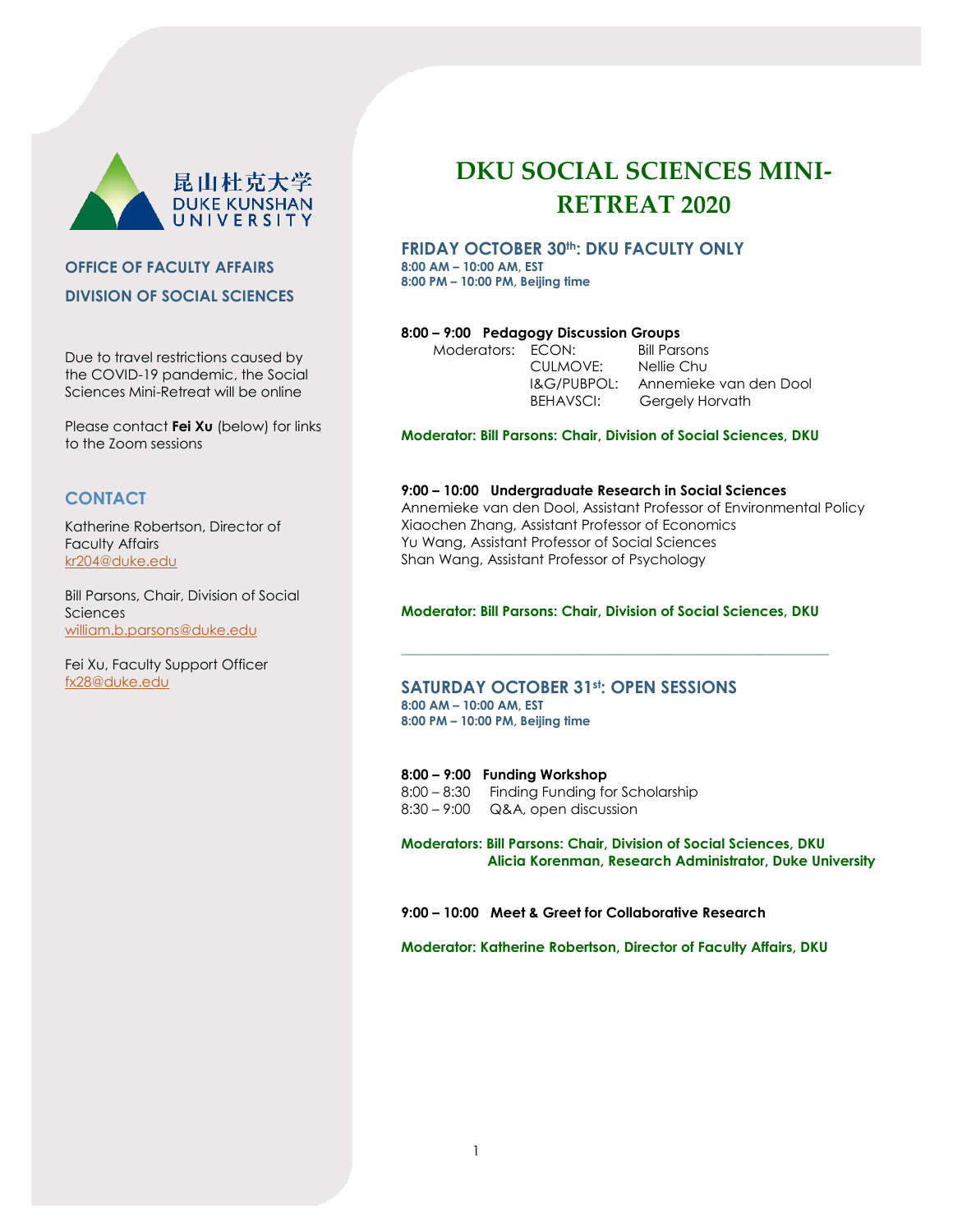# **ATTENDEE CONTACT NFORMATION**

# **DUKE KUNSHAN UNIVERSITY, KUNSHAN**

#### **BILL PARSONS, CHAIR DIVISION OF SOCIAL SCIENCES**

My research examines early modernity, Christianity and the thought of Niccolo Machiavelli. [william.b.parsons@duke.edu](mailto:william.b.parsons@duke.edu)

#### **YU WANG, ASSISTANT PROFESSOR OF SOCIOLOGY**

My research focuses on the role of intermarriage and individual achievement as pathways to social mobility in China during a period of rapid economic, social and demographic change . [yu.wang282@dukekunshan.edu.cn](mailto:yu.wang282@dukekunshan.edu.cn)

#### **MEGAN ROGERS, ASSISTANT PROFESSOR OF SOCIOLOGY**

My research focuses on religion in contemporary China, and I have a particular interest in the intersection of religion and social inequality. I have conducted extensive qualitative fieldwork in China, including as a Fulbright fellow in Suzhou in 2015 and 2016. [megan.c.rogers@dukekunshan.edu.cn](mailto:megan.c.rogers@dukekunshan.edu.cn)

#### **ANDREW MACDONALD, ASSISTANT PROFESSOR OF SOCIAL SCIENCE**

My research focuses on service provision in authoritarian regimes and the incentive structure of developing nations in providing social welfare benefits as well as how individuals are impacted by and react to state narratives and ideology. [andrew.macdonald@dukekunshan.edu.cn](mailto:andrew.macdonald@dukekunshan.edu.cn)

# **JINGBO CUI, ASSOCIATE PROFESSOR OF APPLIED ECONOMICS, DKU**

My research centers on environmental economics, economics of innovation, and international trade. . [jingbo.cui@dukekunshan.edu.cn](mailto:jingbo.cui@dukekunshan.edu.cn)

# **MING GU, ASSISTANT PROFESSOR OF APPLIED ECONOMICS**

My research centers on explaining socioeconomic disparities, understanding preference formation, identifying optimal economic behaviors for individuals and society, and understanding how policy can help achieve these ends. [ming.gu@dukekunshan.edu.cn](mailto:ming.gu@dukekunshan.edu.cn)

# **XIAOCHEN ZHANG, ASSISTANT PROFESSOR OF APPLIED ECONOMICS**

My primary research interests are in regional and urban economics. My current research focuses on a wide range of topics in applied economics, such as policy evaluation and the impacts of population aging on local labor markets. [xiaochen.zhang@dukekunshan.edu.cn](mailto:xiaochen.zhang@dukekunshan.edu.cn)

# **LUYAO ZHANG, ASSISTANT PROFESSOR OF ECONOMICS**

I have a passion for interdisciplinary collaborations, especially related to Behavioral Science (Game Theory and Mechanism Design), Artificial Intelligence (Machine Learning), Fintech (Cryptocurrency and Blockchain), and Interdisciplinary Big Data. I am also interested in seeking creative solutions to challenging problems and transferring indepth insights into practical impacts. [luyao.zhang@dukekunshan.edu.cn](mailto:luyao.zhang@dukekunshan.edu.cn)

# **PATRICK WARD, ASSISTANT PROFESSOR OF ENVIRONMENTAL ECONOMICS & POLICY, DKU**

My primary research interests center around sustainable development, with a particular emphasis on developing country agriculture.

patrick.s.ward@dukekunshan.edu.cn

# **ANNEMIEKE VAN DEN DOOL, ASSISTANT PROFESSOR OF ENVIRONMENTAL POLICY**

My research interests include public policy, environmental policy and crisis politics. My current research focuses on why and how public health crises such as food safety scandals, epidemics and environmental incidents lead to legal change in China, and what the nature of such change is. [annemieke.van.den.dool@dukekunshan.edu.cn](mailto:annemieke.van.den.dool@dukekunshan.edu.cn)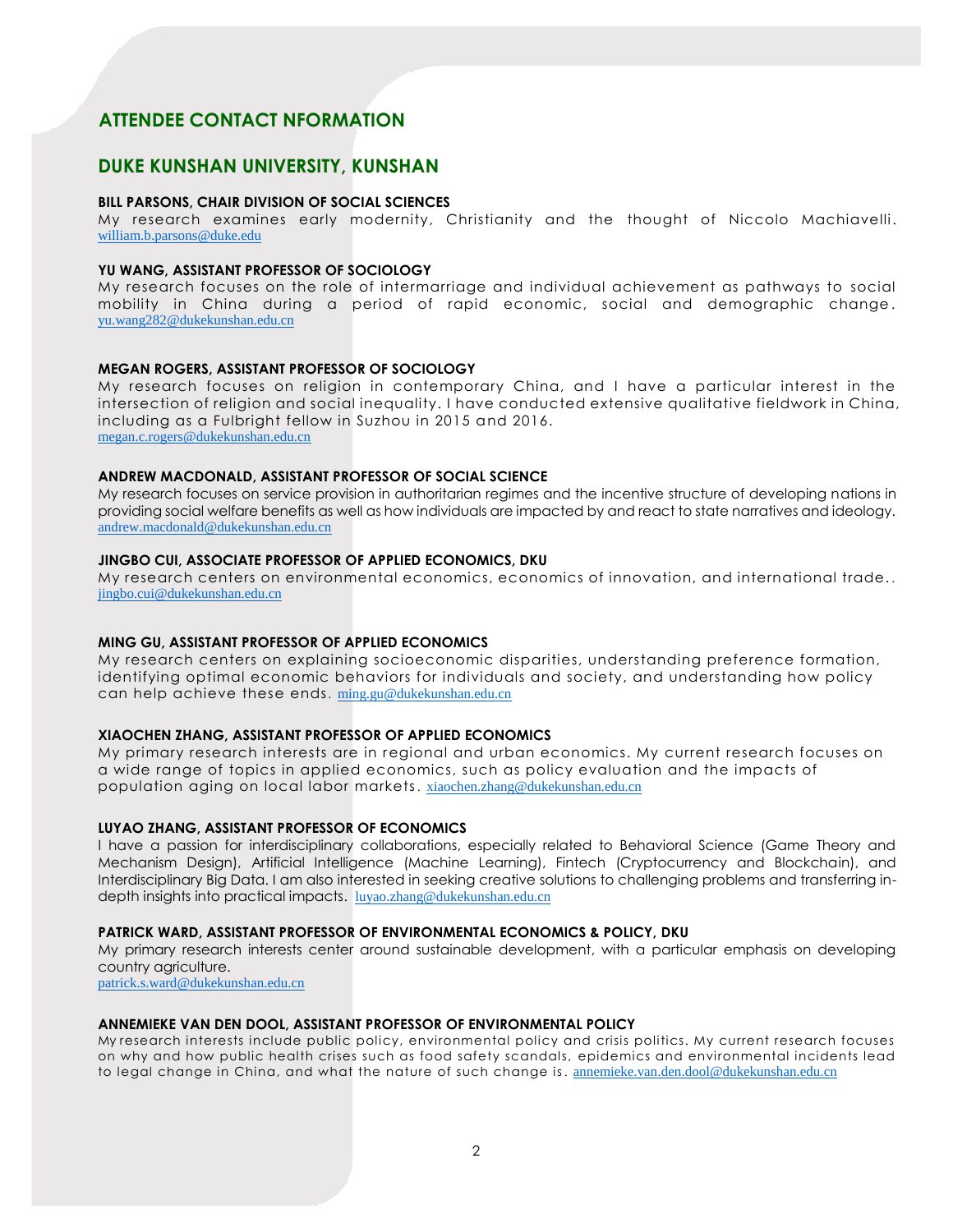# **CORALINE GORON, ASSISTANT PROFESSOR OF ENVIRONMENTAL POLICY**

My research centers on environmental politics with a specific focus on China, both domestically and as an increasingly influential actor in global environmental governance. I am particularly interested in the contentious politics of socioecological transformations, confronting interests, ideologies and imaginaries of the future. [coraline.goron@dukekunshan.edu.cn](mailto:coraline.goron@dukekunshan.edu.cn)

# **JUNJIE ZHANG, ASSOCIATE PROFESSOR OF ENVIRONMENTAL POLICY**

My research centers on empirical issues in environmental and resource economics. I use an interdisciplinary approach that integrates social sciences, engineering and natural sciences to deal with environmental policy problems. My research topics cover air pollution, water resources, energy and climate change. [junjie.zhang@duke.edu](mailto:junjie.zhang@duke.edu)

# **GERGELY HORVATH, ASSISTANT PROFESSOR OF ECONOMICS**

My research focuses on experimental and behavioral economics, social network analysis, labor economics, applied microeconomics, and agent-based modeling. I have worked on diverse research topics including the impact of social networks on job finding and labor market outcomes, the competition for social status in networks, discrimination in the labor market, entrepreneurship among ethnic minorities, whistleblowing in organizations, bank runs, and the evolution of cooperation. [gergely.horvath@dukekunshan.edu.cn](mailto:gergely.horvath@dukekunshan.edu.cn)

## **WANGGI JUANG, ASSISTANT PROFESSOR OF ENVIRONMENTAL POLICY**

My research focuses on sustainable human-nature relations. My past research examined urban ecosystem services, big data analysis, ecosystem services certification, forest certification, payments for ecosystem services, REDD+, nonmarket valuation, and bioenergy. [wanggi.jaung@dukekunshan.edu.cn](mailto:wanggi.jaung@dukekunshan.edu.cn)

#### **CHARLES CHANG, ASSISTANT PROFESSOR OF ENVIRONMENTAL POLICY**

My research interest hinges on the intersections between computation and design. With the rise of smartphones and other internet-connected devices, design choices become increasingly data-driven and dependent on information's credibility in the construction of the human habitat. My research focuses on human habitat's design, environmental impact, and information's credibility in the big-data age. [chaoyi.chang@dukekunshan.edu.cn](mailto:chaoyi.chang@dukekunshan.edu.cn)

#### **JASON TODD, ASSISTANT PROFESSOR OF POLTIICAL SCIENCE**

My work spans the fields of American and comparative politics, including both democratic and authoritarian regimes. I am particularly interested in examining how political institutions shape law and policy, whether that is through the legislators who make them or the judges who interpret them. [jason.todd@duke.edu](mailto:jason.todd@duke.edu) 

# **LINCOLN RATHNAM, ASSISTANT PROFESSOR OF POLITICAL SCIENCE**

My research interests are in political theory and comparative politics. He is currently completing a manuscript on freedom and toleration, as understood in ancient China and early modern Europe . [lincoln.rathnam@dukekunshan.edu.cn](mailto:lincoln.rathnam@dukekunshan.edu.cn)

#### **LINDSAY MAHON RATHNAM, ASSISTANT PROFESSOR OF POLITICAL SCIENCE**

My research areas are ancient political thought, the history of political thought, and comparative political theory. I am currently at work on a book exploring how emotion suffuses cross-cultural encounters in the work of Herodotus, as well as a project on freedom of speech in the ancient world and its implications for contemporary liberalism. [lindsay.mahon@dukekunshan.edu.cn](mailto:lindsay.mahon@dukekunshan.edu.cn)

#### **PHILIP SANTOSO, ASSISTANT PROFESSOR OF POLITICAL SCIENCE**

My research focuses on Comparative Political Behavior, Public Opinion, Survey Methods, Quantitative Analyses. [lie.santoso@dukekunshan.edu.cn](mailto:lie.santoso@dukekunshan.edu.cn)

## **TYLER KUSTRA, ASSISTANT PROFESSOR OF POLITICAL SCIENCE**

My research focuses on political violence and economic sanctions. He is particularly interested in Chinese economic statecraft. [tyler.kustra@dukekunshan.edu.cn](mailto:tyler.kustra@dukekunshan.edu.cn)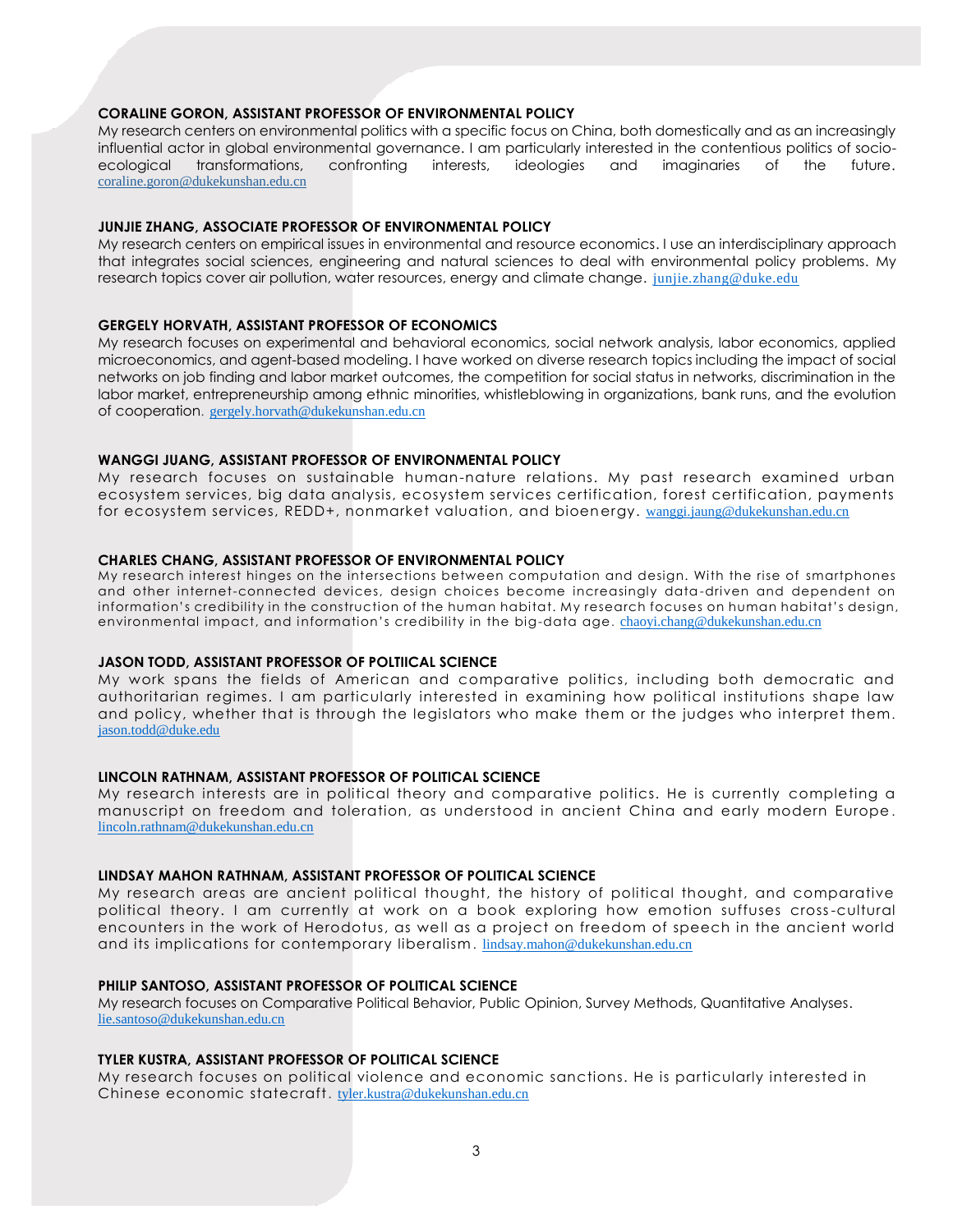# **PIPPA MORGAN, LECTURER IN POLITICAL SCIENCE**

My research focuses on the political economy of China's foreign economic relations, Chinese foreign aid, foreign direct investment, and China-Africa relations. [pippa.morgan@dukekunshan.edu.cn](mailto:pippa.morgan@dukekunshan.edu.cn)

# **MENGQI WANG, ASSISTANT PROFESSOR OF ANTHROPOLOGY**

My primary research interests include economic anthropology, housing, urban studies, and China. [mengqi.wang@dukekunshan.edu.cn](mailto:mengqi.wang@dukekunshan.edu.cn)

# **NELLIE CHU, ASSISTANT PROFESSOR OF ANTHROPOLOGY**

My work aims to demystify the globally-recognized "Made in China" label and show how the proliferation of small-scale and informal garment workshops and wholesale sites link China with other countries across the Global South. The devaluation of human lives and their labor across the developing world calls for finely tuned historical and ethnographic analyses of the spatial and temporal intersections between China's post-socialist transformations and the emergence of transnational subcontracting*.* [nellie.chu@dukekunshan.edu.cn](mailto:nellie.chu@dukekunshan.edu.cn)

# **IRA SOBOLEVA, ASSISTANT PROFESSOR OF BEHAVIORAL SCIENCE**

My research lies at the intersection of comparative politics, behavioral economics and experimental psychology with a focus on civic engagement and democratic participation at the local level . [irina.soboleva@dukekunshan.edu.cn](mailto:irina.soboleva@dukekunshan.edu.cn)

#### **MEIFANG CHEN, ASSISTANT PROFESSOR OF HEALTH POLICY**

My research aims to promote holistic wellbeing and prevent chronic diseases, especially among underrepresented and underserved populations. She is particularly interested in using mixed methods and GIS mapping and modeling to investigate the root causes of chronic diseases, develop and evaluate health programs and policies. [meifang.chen@dukekunshan.edu.cn](mailto:meifang.chen@dukekunshan.edu.cn)

# **QUINLAN BOWMAN, LECTURER IN ETHICS AND PUBLIC POLICY**

My main research interests include the history of political, social and economic thought, democratic theory and practice, comparative public policy, ethics, and philosophy of the social sciences. [bernhardbowman.quinlan@dukekunshan.edu.cn](mailto:bernhardbowman.quinlan@dukekunshan.edu.cn)

# **ROBIN RODD, ASSOCIATE PROFESSOR OF ANTHROPOLGY**

My current research is at the interface of critical theory, Latin American studies and anthropology. My work explores political memory and the symbolic bases of citizenship, democracy and dictatorship in Latin America. [robin.rodd@dukekunshan.edu.cn](mailto:robin.rodd@dukekunshan.edu.cn)

**\_\_\_\_\_\_\_\_\_\_\_\_\_\_\_\_\_\_\_\_\_\_\_\_\_\_\_\_\_\_\_\_\_\_\_\_\_\_\_\_\_\_\_\_\_\_\_\_\_\_\_\_\_\_\_\_\_\_\_\_\_\_\_\_\_\_\_\_\_\_\_\_\_\_\_\_\_\_\_\_\_\_\_\_**

# **DUKE UNIVERSITY, DURHAM, USA**

#### **JACKSON EWING, SENIOR FELLOW, NICHOLAS INSTITUTE FOR ENVIRONMENTAL POLICY SOLUTIONS**

I work on international climate change diplomacy, energy investment trends and transitions, and the development and effective use of market-based environmental policies – particularly in large emerging Asian economies. [jackson.ewing@duke.edu](mailto:jackson.ewing@duke.edu)

# **RALPH LITZINGER, ASSOCIATE PROFESSOR OF CULTURAL ANTHROPOLOGY**

I am a cultural anthropologist with over thirty years of experience in China. His research has focused on development in the ethnic borderlands of Guangxi and Yunnan, migrant labor and education, and environmental issues from the Himalayan regions of NW Yunnan to Beijing. For the last half decade he has been leading a collaborative project compiling social histories of former miners with Black Lung. His next project is on the history of "Global Apple" in China, platform capitalism, data harvesting, digital labor, and everyday forms of tech surveillance. [rlitz@duke.edu](mailto:rlitz@duke.edu)

## **CARLOS ROJAS, PROFESSOR OF ASIAN AND MIDDLE EASTERN STUDIES**

My research focuses on issues of gender and visuality, corporeality and infection, and nationalism and diaspora studies. [c.rojas@duke.edu](mailto:c.rojas@duke.edu)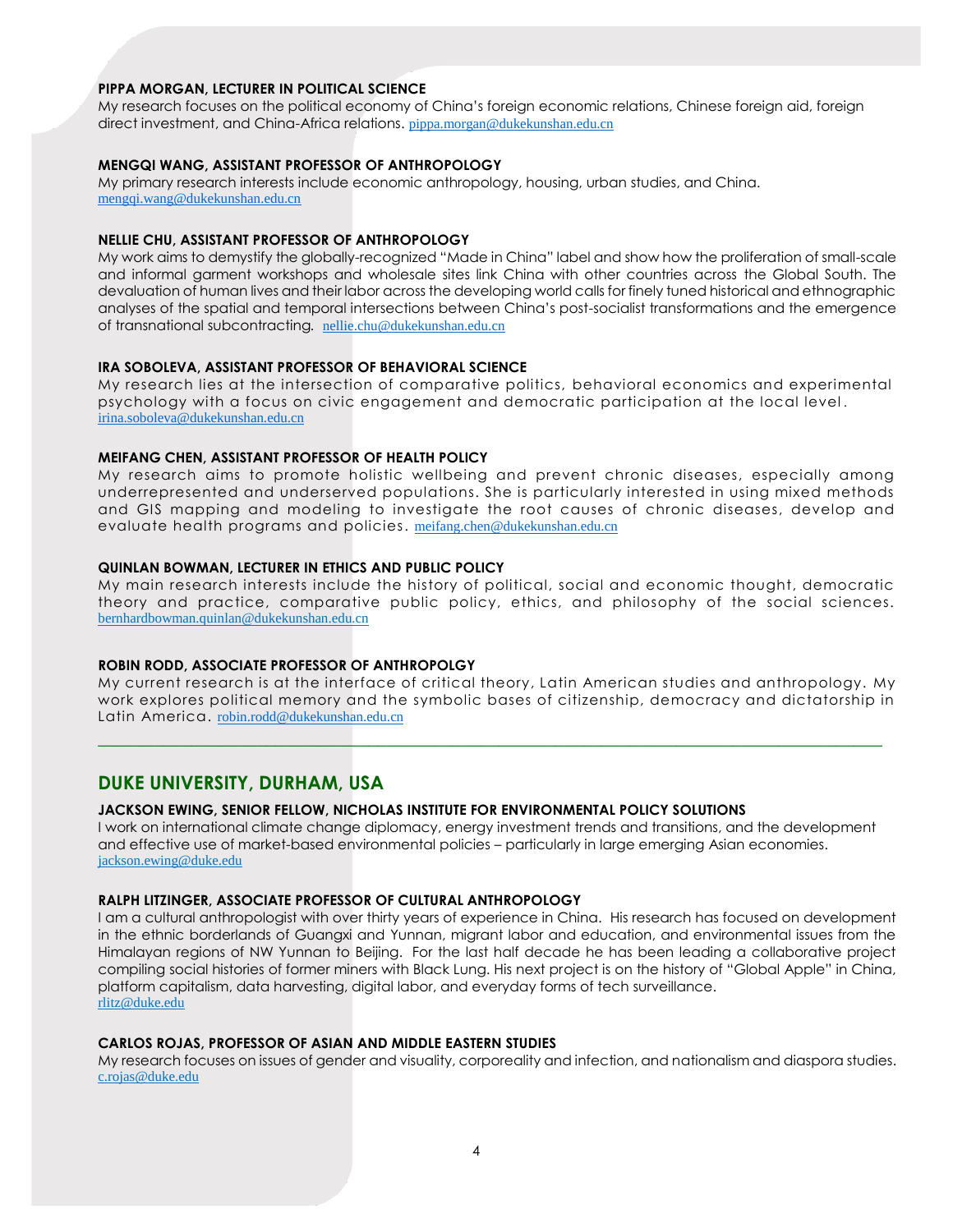#### **BILLY PIZER, PROFESSOR OF ENVIRONMENTAL POLICY**

My research examines how we value the future benefits of climate change mitigation, how environmental regulation and climate policy can affect production costs and competitiveness, and how the design of market-based

 $\mathcal{L}_\mathcal{L} = \{ \mathcal{L}_\mathcal{L} = \{ \mathcal{L}_\mathcal{L} = \{ \mathcal{L}_\mathcal{L} = \{ \mathcal{L}_\mathcal{L} = \{ \mathcal{L}_\mathcal{L} = \{ \mathcal{L}_\mathcal{L} = \{ \mathcal{L}_\mathcal{L} = \{ \mathcal{L}_\mathcal{L} = \{ \mathcal{L}_\mathcal{L} = \{ \mathcal{L}_\mathcal{L} = \{ \mathcal{L}_\mathcal{L} = \{ \mathcal{L}_\mathcal{L} = \{ \mathcal{L}_\mathcal{L} = \{ \mathcal{L}_\mathcal{$ 

environmental policies can address the needs of different stakeholders. billy.pizer@duke.edu

# **NYU-SHANGHAI**

# **YIFEI LI, ASSISTANT PROFESSOR OF ENVIRONMENTAL STUDIES, G**L**OBAL NETWORK ASSISTANT PROFESSOR**

My research is on Chinese environmental governance, urban change and the politics of water. [Yifei.li@nyu.edu](mailto:Yifei.li@nyu.edu)

# **LIXIAN CUI, ASSISTANT PROFESSOR OF PSYCHOLOGY, GLOBAL NETWORK ASSISTANT PROFESSOR**

My research is focusing on the social and emotional development of children, adolescents, and young adults, particularly emotion regulation, stress coping, emotion socialization, and the influences of Chinese culture. I am also interested in looking at mental health issues of sexual minority individuals.lc145@nyu.edu

**\_\_\_\_\_\_\_\_\_\_\_\_\_\_\_\_\_\_\_\_\_\_\_\_\_\_\_\_\_\_\_\_\_\_\_\_\_\_\_\_\_\_\_\_\_\_\_\_\_\_\_\_\_\_\_\_\_\_\_\_\_\_\_\_\_\_\_\_\_\_\_\_\_\_\_\_\_\_\_\_\_\_\_\_\_**

# **XI' AN JIAOTONG LIVERPOOL UNIVERSITY, SUZHOU**

#### **CEREN ERGENC, ASSOCIATE PROFESSOR OF CHINA STUDIES**

My research interests include local governance, urban politics, participatory policymaking, and political efficacy in China as well as comparative regionalisms in Asia. [Ceren.Ergenc@xjtlu.edu.cn](mailto:Ceren.Ergenc@xjtlu.edu.cn) **\_\_\_\_\_\_\_\_\_\_\_\_\_\_\_\_\_\_\_\_\_\_\_\_\_\_\_\_\_\_\_\_\_\_\_\_\_\_\_\_\_\_\_\_\_\_\_\_\_\_\_\_\_\_\_\_\_\_\_\_\_\_\_\_\_\_\_\_\_\_\_\_\_\_\_\_\_\_\_\_\_\_\_\_\_**

# **YALE-NUS, SINGAPORE**

## **STEVEN OLIVER, ASSISTANT PROFESSOR OF POLITICAL SCIENCE**

My current research focuses on comparative politics, I study the perverse incentives for sub-national officials in China's top-down political system to manipulate environmental data reported to leaders above and the public below as well as the consequences of their actions. [steven.oliver@yale-nus.edu.sg](mailto:steven.oliver@yale-nus.edu.sg)

#### **FRANCIS DENNIG, ASSISTANT PROFESSOR OF ECONOMICS**

My research interests focus on the economics of climate policy, and how heterogeneity (in income, emissions, costs) affects the optimal policy choices. [fdennig@yale-nus.edu.sg](mailto:fdennig@yale-nus.edu.sg)

# **ZACHARY HOWLET, ASSISTANT PROFESSOR OF ANTHROPOLOGY**

I am a sociocultural anthropologist who focuses on education, mobility, and marriage in China. His forthcoming book is *Meritocracy and Its Discontents: Anxiety and the National College Entrance Exam in China (Cornell University Press,* 2021). His second project focuses on marriage delays and social change in the contexts of higher-education expansion and demographic transition. zachary.howlett@yale-nus.edu.sg

# **JOHN DRIFFILL, VISITING PROFESSOR IN SOCIAL SCIENCES (ECONOMICS)**

My research interests are mostly in macroeconomics and monetary policy. I am trying to write a very short book on the European Union, and am about to join some colleagues in the UK in a book on Social and Behavioral macroeconomics. I'm interested in the efforts being made to take macroeconomics towards less rigid, highly theoretical models and to allow for behavior that corresponds better to descriptions of how people actually behave rather than assuming rationality (as conventionally defined). [john.driffill@yale-nus.edu.sg](mailto:john.driffill@yale-nus.edu.sg)

**\_\_\_\_\_\_\_\_\_\_\_\_\_\_\_\_\_\_\_\_\_\_\_\_\_\_\_\_\_\_\_\_\_\_\_\_\_\_\_\_\_\_\_\_\_\_\_\_\_\_\_\_\_\_\_\_\_\_\_\_\_\_\_\_\_\_\_\_\_\_\_\_\_\_\_\_\_\_\_\_\_\_\_\_\_**

# **NINGBO NOTTINGHAM UNIVERSITY, NINGBO**

#### **GRANT DAWSON, ASSISTANT PROFESSOR OF SOCIAL SCIENCE AND INTERNATIONAL POLITICS**

My research interests include international military intervention, classical realism, status theory, transnational politics / paradiplomacy, British and Canadian foreign policy, case study and process tracing research methods. [Grant.Dawson@nottingham.edu.cn](mailto:Grant.Dawson@nottingham.edu.cn)